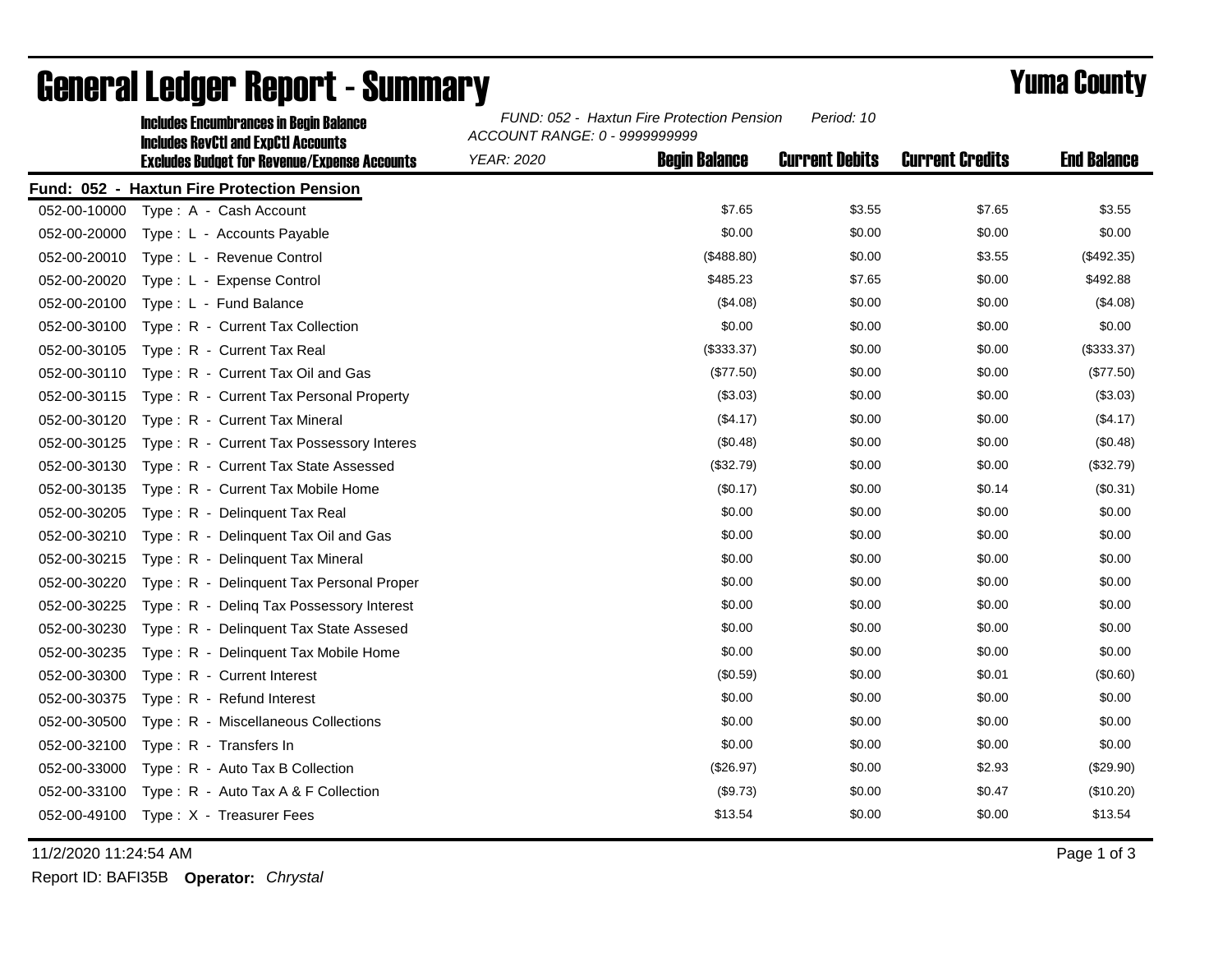| <b>General Ledger Report - Summary</b>     |                                                                                             |                   |                                                                                           |                      |                       | <b>Yuma County</b>               |                    |
|--------------------------------------------|---------------------------------------------------------------------------------------------|-------------------|-------------------------------------------------------------------------------------------|----------------------|-----------------------|----------------------------------|--------------------|
|                                            | <b>Includes Encumbrances in Begin Balance</b><br><b>Includes RevCtI and ExpCtI Accounts</b> |                   | Period: 10<br>FUND: 052 - Haxtun Fire Protection Pension<br>ACCOUNT RANGE: 0 - 9999999999 |                      |                       |                                  |                    |
|                                            | <b>Excludes Budget for Revenue/Expense Accounts</b>                                         | <b>YEAR: 2020</b> |                                                                                           | <b>Begin Balance</b> | <b>Current Debits</b> | <b>Current Credits</b>           | <b>End Balance</b> |
| Fund: 052 - Haxtun Fire Protection Pension |                                                                                             |                   |                                                                                           |                      |                       |                                  |                    |
| 052-00-49401                               | Type: X - Transfer Out                                                                      |                   |                                                                                           | \$0.00               | \$0.00                | \$0.00                           | \$0.00             |
| 052-00-49500                               | Type: X - Checks Written / ACH Transfer                                                     |                   |                                                                                           | \$471.69             | \$7.65                | \$0.00                           | \$479.34           |
|                                            | Fund: 052 - Haxtun Fire Protection Pension                                                  |                   | Totals:                                                                                   | (\$3.57)             | \$18.85               | \$14.75                          | \$0.53             |
|                                            | <b>Total Fund Revenues:</b>                                                                 | \$3.55            | <b>Total Fund Expenses:</b>                                                               |                      | \$7.65                | <b>Net Revenue Over Expense:</b> | ( \$4.10)          |